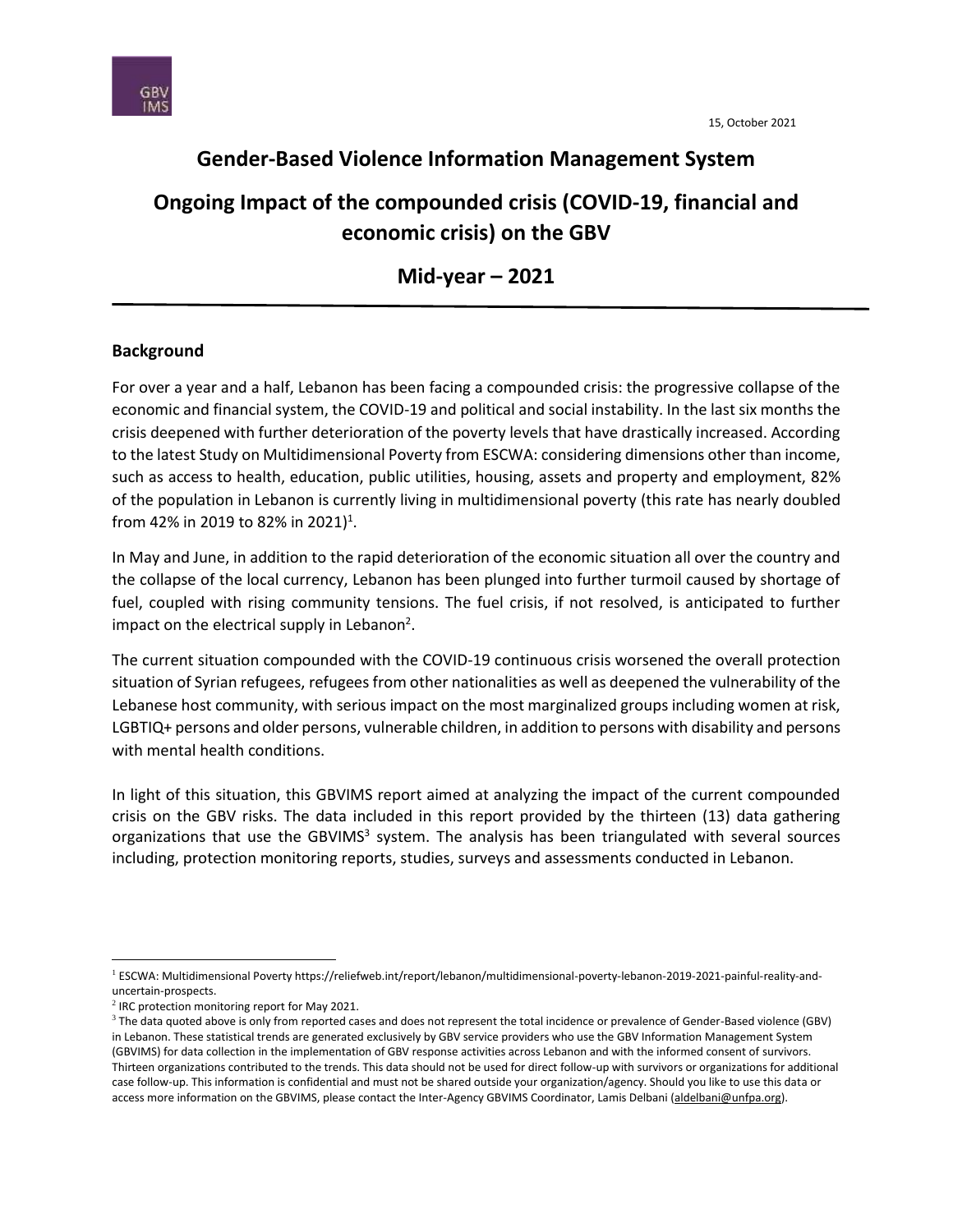

#### **Profile of the survivors seeking assistance**

In the first two quarters of 2021, data reported by the GBVIMS shows that 97% of survivors seeking the case management service are females and 3% are males. Compared to 2020 reports, there is a very slight 1% increase in the percentage of female survivors seeking GBV services.

Women and girls continue to be disproportionately affected by all types of incidents of GBV and the current economic crisis have further impacted gender inequality while exposing women and girls to additional risks of GBV. Women's participation in the labor force and employment has fallen drastically in Lebanon. The quality and types of employment women will have access to will deteriorate during the crisis<sup>4</sup>. This affects a significant range of factors from their food security to their risks of violence. Women, girls and marginalized groups are facing increasing challenges in accessing food and basic goods, paying for their accommodation and accessing services, including sexual and reproductive health (SRH) and mental health and psychosocial support (MH-PSS) services.

Data reported in the first half of 2021 shows that 9% of the reported cases are children, with 2% decrease in comparison with the same period of 2020. Despite this decrease, anecdotal evidence form GBV partners show that more girls face the risk of **being deprived of the opportunity to attend schools during the crisis**. This is both due to loss of incomes within families and discriminatory coping strategies that favor boys' education over girls<sup>5</sup>. Furthermore, girls out of school may be mostly subjected to child marriage, as they have less access to information and awareness that can be provided in schools. According to UNICEF report: **COVID-19, A threat to progress against child marriage** issued in March 2021 that shows the impact of the COVID pandemic on child marriage, interrupted education is highlighted as one of the main impacts of the pandemic. School closures increase marriage risk by 25% per year, and closures result in a loss of 0.6 learning adjusted years of schooling per child. The report also shows that 2% of out of school girls will never return to school and will continue to face a higher marriage risk throughout childhood.

**Syrian refugees continue to be the main group seeking GBV services, 65% of all the individuals seeking support in the first half of 2021 are Syrian**. The dire economic situation is strongly affecting refugees. According to Vulnerability Assessment of Syrian refugee population in Lebanon (VaSYR) preliminary findings of 2021, the economic and COVID-19 crisis pushed almost the entire Syrian refugee population to below the SMEB (Survival Minimum Expenditure Basket), with 9 out of 10 households still living in extreme poverty. Additionally, reports from the Vulnerability Assessment of Refugees of Other Nationalities in Lebanon (VARON 2020) show that 72%<sup>6</sup> of surveyed refugees of other nationalities are living in poverty with expenditures below MEB, with 17% increase compared to 2019. Over half the population surveyed is comprised of Iraqis with 54%.

<sup>4</sup> Facing Multiple Crises, Rapid assessment of the impact of COVID-19 on vulnerable workers and small-scale enterprises in Lebanon, International Labour Organization and Fafo Institute for Labour and Social Research in collaboration with: United Nations Development Programme, UN Women, International Rescue Committee, Danish Refugee Council, Save the Children International, Oxfam, and Mercy Corps. While official disaggregated employment data is not available, a UN Women analysis from June 2020 estimated that a 25 percent contraction in real GDP will have translated into a 63 percent increase—from 81,200 to 132,500—in the number of women unemployed—or 51,300 more women unemployed from 2018/2019 to June 2020. In real terms these numbers are likely higher given that the World Bank estimates a 30% GDP contraction rate as of April 2021

 $5$  Women on the Verge of an Economic Breakdown: Addressing the differential impacts of the economic crisis on women in Lebanon, UN Women, 2020

<sup>6</sup> Vulnerability Assessment of Refugees of Other Nationalities in Lebanon (VARON 2020)[: https://data2.unhcr.org/en/documents/details/88157](https://data2.unhcr.org/en/documents/details/88157)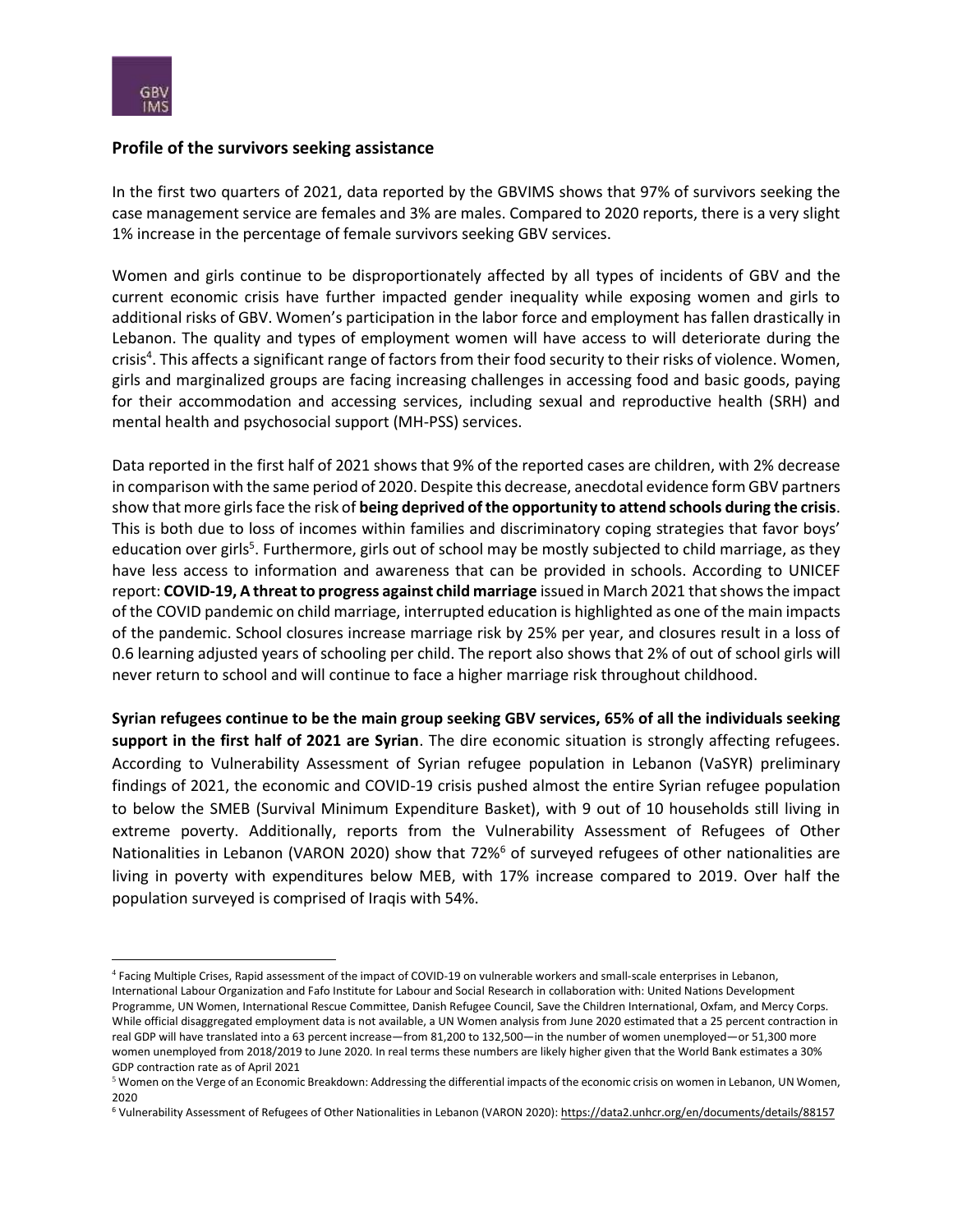

33% of survivors seeking services are Lebanese, the percentage of Lebanese seeking GBV services increased in the last three years (from 21% in 2018 to 26 % in 2019, 35% in 2020). Lebanese nationals have been also facing a **multitude of rapidly escalating socio-economic crises,** represented mainly by the inadequacy of basic social services which the government would normally be responsible to provide, in addition to the rapid deterioration of the economic situation all over the country, the collapse of the local currency, and the impact of the health / COVID 19 crisis.

In addition to the increase in Lebanese population seeking services, there is a low but increasing percentage (4%) of migrant and foreign nationals from different nationalities seeking the case management service. Reports from the field show the increase in the vulnerabilities of migrants and migrant workers, particularly in terms of reduced access to their salaries in dollars, sponsors unable to provide for their return to their countries of origin, access to COVID-19 medical care (IOM, 2020).

## **Most Prominent Type of GBV Incidents Reported: Physical Assault and Psychological/Emotional Abuse**

The most reported type of incidents through the GBVIMS in the first two quarters of 2021 were physical assault 40% (with a 2% increase from 2020) and psychological/emotional abuse 32% (with a 5% increase from 2020). These two types of GBV incidents are linked to incidents of intimate partner violence and domestic violence. Data from the GBVIMS indicates that 78% of incidents taking place at the survivor and perpetrator's home. The most reported types of Gender-Based Violence incidents remain physical assault and psychological/emotional abuse.

However, Analysis of the recent trends and reports from the field may indicate that parents are resorting to child marriage as a negative and harmful coping mechanism due the harsh economic conditions. The economic situation has left many people unable to pay rent or repay debt pushing families to resort into to child marriage as one of the negative coping strategies. The percentage of **child marriage incidents in 2021** validates the above point. GBVIMS data reported in the first two quarters of 2021 shows that **Bekaa**  reported the highest percentage of child marriage cases (6%) among all areas, with 1% increase compared to 2020.

Additionally, according to VaSYR preliminary findings of 2021<sup>7</sup>, 20% of the assessed girls aged 15 to 19 were married at the time of the survey. This shows a slight decrease from 2020 at 24% and 2019 at 27%. South Lebanon governorate reported the highest rate at 34%, compared to being the lowest governorate on early marriage in 2020.

#### **The impact of the economic crises on GBV Risks**

#### ● **Increase in reported perpetrators being landlords and employers**

The most common type of alleged perpetrators remains the Intimate partner with 56% and family other than spouse and caregiver with 9% similar to 2020. However, GBVIMS data reported in the first two quarters of 2021 indicated that 4% of the perpetrators are landlords and 4% are employers, with a slight increase from 2020. Furthermore, looking specifically at the incidents reported in Akkar, 5% of the perpetrators are landlords and 10% are employers which is the highest percentage reported in 2021 among all field locations.

<sup>7</sup> Vulnerability assessment of Syrian refugee population in Lebanon (VaSYR) preliminary findings of 2021.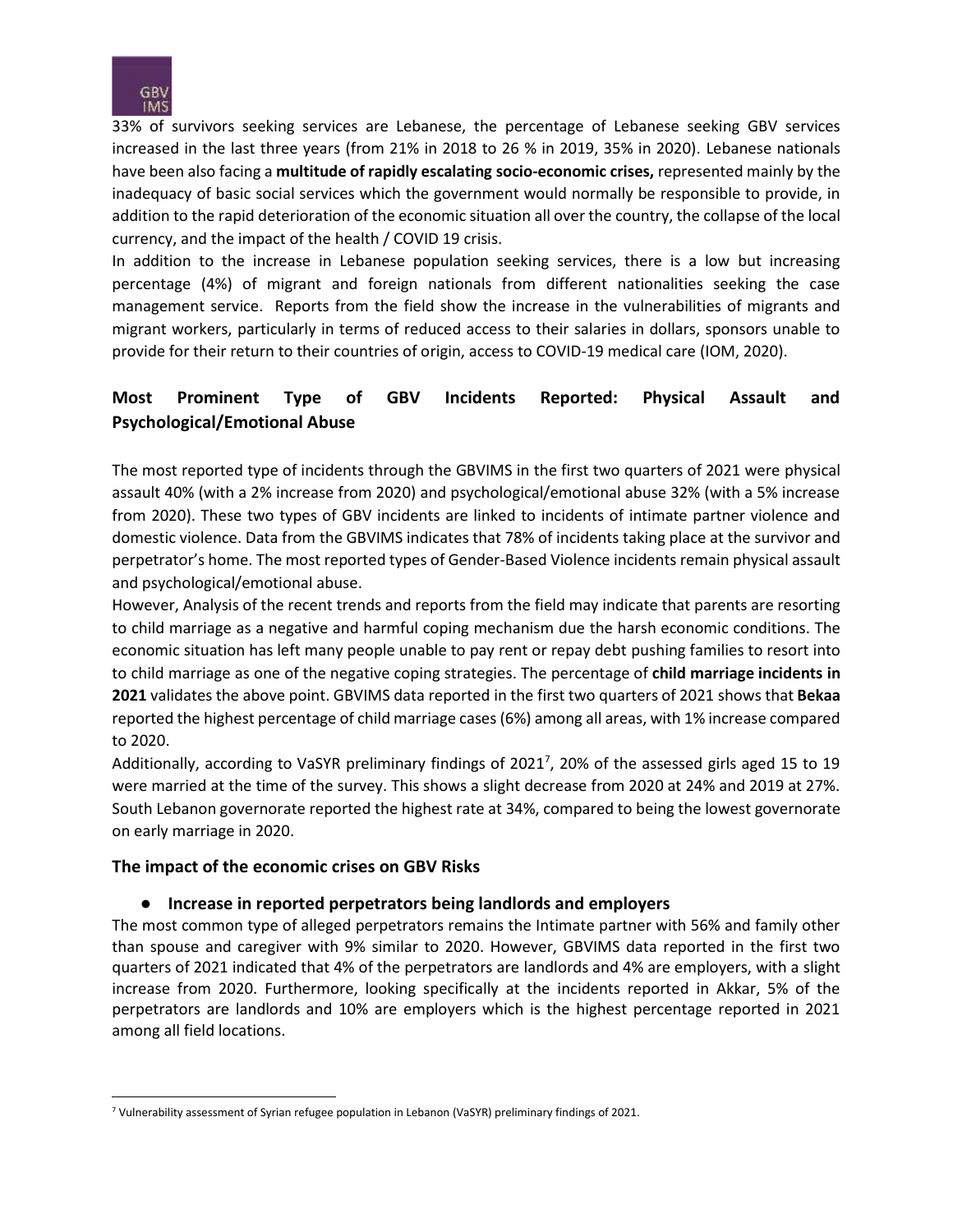

Syrian refugees are mostly affected by eviction threats by landlords and authorities. For women and girls as well as other marginalized groups evictions represent additional GBV risks. Data triangulated from the Vulnerability Assessment of Syrian refugee population in Lebanon (VaSYR) preliminary findings of 2021 shows that 9% of the households are living under the eviction threat in Akkar, which is the highest percentage among all localities. On another note, data received from UNHCR collective eviction Q2 report<sup>8</sup> shows that the tension with the landlord is one of the key drivers to eviction, as it was the direct reason for eviction for almost 14% of the evicted population.

#### ● **Increase of incidents perpetrated at the workplace**

GBVIMS data reported through GBV partners witnessed increased risk of GBV at the workplace across the refugee population, Lebanese and migrants from other nationalities, **with more women facing sexual harassment at their** workplace because they most probably cannot afford to lose their jobs.

According to the GBVIMS Report of quarter 1 and 2 in 2021, **22% of sexual violence incidents reported happened at the workplace.** This increased percentages are in line with the increased percentage of women and girls working in vulnerable jobs, like domestic work and working in the agricultural field as a result of the socioeconomic deterioration in Lebanon.

#### ● **Risks of Sexual Exploitation**

Incidents of sexual exploitation often go unreported, especially among female refugees and migrant workers due to stigma, the fear of retaliation, lack of information on reporting mechanisms and limited legal support available. For refugees, this can also be related to the lack of legal residency. The **increased levels of debt and difficulties in paying rent or purchasing basic items might increase the risk of various forms of violence, including sexual exploitation among the most vulnerable populations, especially refugees and marginalized members of the host community.** 

This is further supported by data collected through the GBVIMS in 2021 which indicates that the percentage of incidents of possible sexual exploitation reported is 2%, while in 2020 never exceeded the 1% of the total reported cases.

According to data collected through the GBVIMS in 2021, 4% of reported incidents are perpetrated by landlords. This might show an increasing risk of sexual exploitation related to access to shelter options, especially for the population cohort more at risk of eviction. Data triangulated from the vulnerability assessment of Syrian refugee population in Lebanon (VaSYR) preliminary findings of 2021 indicates that due to the unaffordable rent prices, lack of documentation, eviction notice and increased tensions with landlords, 15% of Syrian refugee head of households have changed accommodation in the last year.

#### ● **Increase in GBV Incidents of Intimate Partner Violence**

Data from the GBVIMS highlights this trend even with a 6% decrease in incidents perpetrated by an intimate partner or family member in the first half of 2021 (63%) in comparison to 2020 (69%). In addition, incidents of intimate partner violence continue to be on the rise. This is noted with a 4% increase in incidents of intimate partner violence between 2020 (52%) and the first half of 2021 (56%).

GBV case managers report an increase of survivors in need for case management services. Analysis indicates that the dire economic situation has resulted in increasing family tensions within the households due to the growing challenges in accessing basic items and to limited movements as a result of the COVID-19 lockdowns in the first quarter. For refugee families, tensions around increased debts, the risk of

<sup>&</sup>lt;sup>8</sup> Collective Evictions and Notices report: 2021 Q2 Dashboard[: https://data2.unhcr.org/en/documents/details/88474](https://data2.unhcr.org/en/documents/details/88474)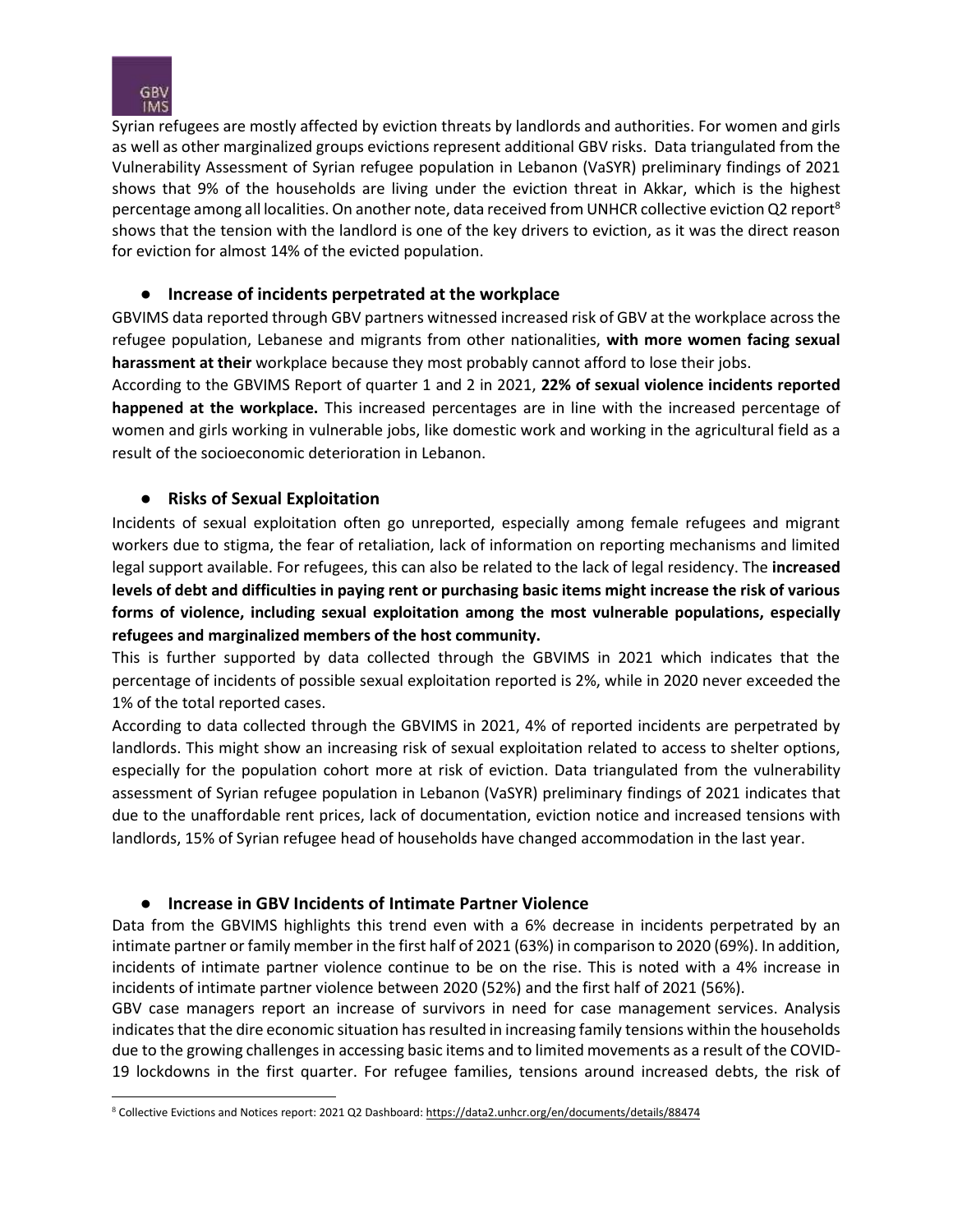

eviction, and the general challenges in accessing basic items and food might have further increased family tension and domestic violence.

#### ● **Challenges in accessing services**

Data reported by GBVIMS in 2021 showed that only 2% of the clients were referred to the psychosocial services and 1% of the clients declined being referred to this service. This low percentage might be related to the pressure of the socioeconomic crisis and the fact that women and girls might be deprioritizing their wellbeing needs**.** According to the latest report developed by the NGO "Embrace" running a hotline for MHPSS and suicide prevention, the number of people (mostly Lebanese) calling to receive support tripled from 2019 to 2020 and keeps increasing in the first quarter of 2021<sup>9</sup>.

In the current situation, **survivors of family violence have less opportunities to escape from their perpetrators** because of the restricted movement imposed by Covid-19, and more recently by the fuel and electricity crisis, coupled with the very limited livelihood opportunities that they can benefit from, and without support they have no other choice to remain in the abusive situation. This point is backed up with the GBVIMS data reported in 2021, showing that 6% of clients in need for livelihood services weren't referred to the service due to the unavailability of livelihood services in their region. This is also related to the difficulties in **accessing free legal counselling and representation during COVID which** has been identified by GBV partners as one of the main gaps in service provision and as one of the most underfunded activities. The limited available legal services have an impact for both Lebanese, especially the poorest and LGBTIQ persons and on migrants (who often do not have legal papers and might fear to report incidents to authorities).

#### **Recommendations**

- Supporting safe housing options, including safe houses/mid-way house/safe shelters for GBV survivors seeking shelter from life threatening abusive situations.
- Ensuring the provision of emergency and recurrent cash assistance for GBV survivors and individuals at risk who are not benefiting from other cash assistance programs to escape from situations of abuse or prevent the abuse from happening.
- **EXECT** Strengthening timely and safe referrals across sectors and to the GBV sector in specific, through capacity building on GBV core concepts, dealing with disclosures, safe and ethical referrals and other areas where relevant.
- **■** Increasing the availability of Mental health and Psychosocial services through a strengthened coordination mechanism between the GBV and MHPSS sector. This can include mapping of the fields in the aim of advocating for increased presence of MHPSS activities in vulnerable locations and joint activities between the two sectors that can encourage people to request and access the mental health services.
- **EXECT** Strengthening community protection mechanisms and inclusion activities to ensure that vulnerable populations, especially persons that identify as LGBTIQ+, persons with disabilities and

<sup>9</sup> WOMEN ON THE VERGE OF AN ECONOMIC BREAKDOWN: Assessing the differential impacts of the economic crisis on women in Lebanon, UN Women 2020